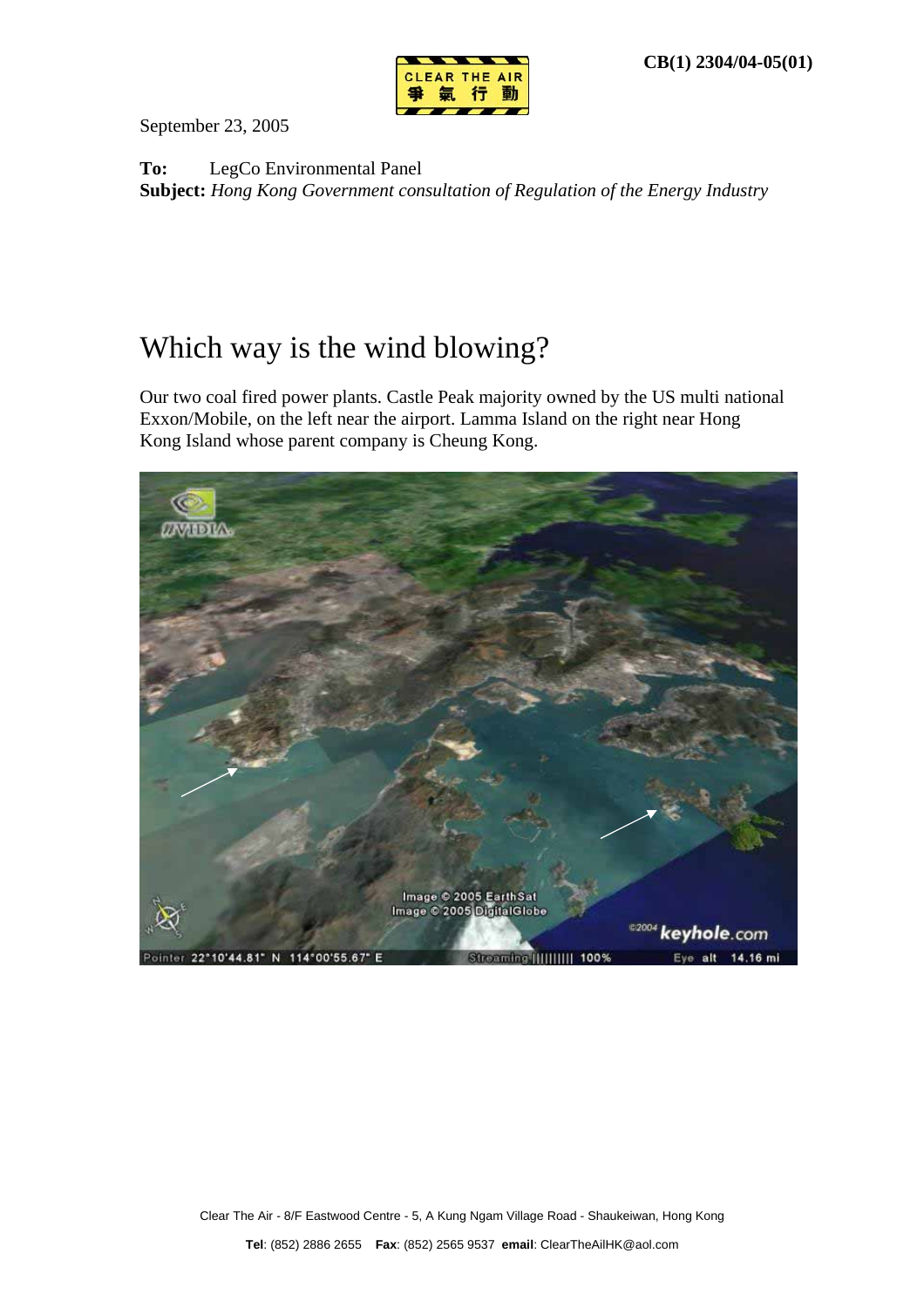

## **Executive Summary:**

- 1. **The need to prevent the sickness and premature death of the people of Hong Kong from air pollution and its associated costs are not mentioned in this document**. "The environment" is not just good visibility to satisfy an emotional need. It is clean, healthy air for the people to breathe. University of Science and Technology has put a price on the sickness and premature death from air pollution and these costs must be included in this document.
- 2. **Prevent pollution by reducing energy use. There is no discussion of a financial model for the power companies to profit from REDUCING power usage.** You can spend money to build a new plant, or spend it to reduce usage. It is the responsibility of the Government to provide the leadership and framework with regard to industry profits on this key element of saving energy in reducing the ill health and premature death caused by air pollution.
- 3. **The security of the Hong Kong SAR is at risk if we do not have a fully integrated power grid both locally and with the mainland in order to protect us from unexpected disasters**. Nor is the ability to maximize the cleanest technology by using the most efficient assets (gas turbines) by allowing a customer to choose. Many will pay more for cleaner fuel but they are not given the option. This is yet another value of integrating the grid. This has not been addressed.
- 4. **Capping emissions is a tool for a rapidly growing market like the Pearl River Delta, not a mature market like Hong Kong**. A progressive reduction, 10% per year based on the previous year's total, in allowed emissions and a phased approach of not more than 10 years would be an example of steadily reducing emissions. There must be financial penalties for failure.
- 5. **The Government's executive summary contains an excessive amount of non-neutral phrases**, unsubstantiated supposition, and suggests that a significant amount of research is being deliberately withheld because the public is considered to be incapable of understanding it. All studies related to the preparation of this consultation must be made available to the public, not just summaries created by Government officials.
- 6. **Stop outsourcing Governance to the polluters**. We must have our own regulatory body to protect us, not Exxon Mobil or Cheung Kong. Never forget ENRON.

Annelise Connell Vice Chairman Clear the Air

September 23, 2005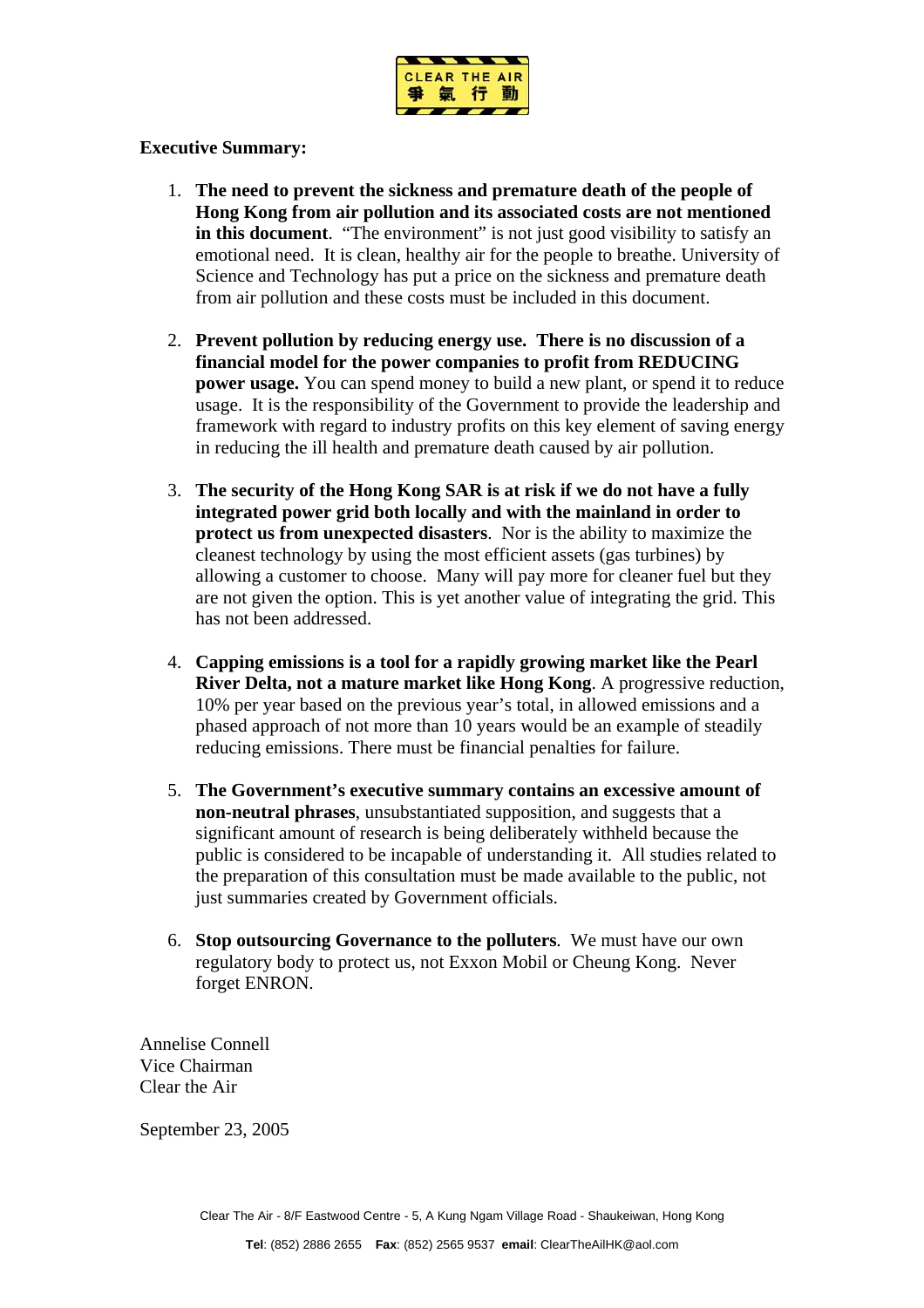

| Government                                                                                                                                                                                                                                                                                                | <b>Clear the Air response</b>                                                                                                                                                                                                                                                                                                                                                                                                                                             |
|-----------------------------------------------------------------------------------------------------------------------------------------------------------------------------------------------------------------------------------------------------------------------------------------------------------|---------------------------------------------------------------------------------------------------------------------------------------------------------------------------------------------------------------------------------------------------------------------------------------------------------------------------------------------------------------------------------------------------------------------------------------------------------------------------|
| consultation                                                                                                                                                                                                                                                                                              |                                                                                                                                                                                                                                                                                                                                                                                                                                                                           |
| document                                                                                                                                                                                                                                                                                                  |                                                                                                                                                                                                                                                                                                                                                                                                                                                                           |
| 1-CHAPTER<br>1INTRODUCTION                                                                                                                                                                                                                                                                                | No documents on the environmental impact or cost of<br>pollution are included in these consultation                                                                                                                                                                                                                                                                                                                                                                       |
| Policy Objective1.1                                                                                                                                                                                                                                                                                       | documents.                                                                                                                                                                                                                                                                                                                                                                                                                                                                |
| Reliable electricity<br>supply is vital to the<br>economic development of<br>Hong Kong and the<br>livelihood of its people.<br>In this respect,                                                                                                                                                           | No documents on the health effects and health cost of<br>power generation have been included.<br>As important as the environment is, the health of<br>the people is even more important.                                                                                                                                                                                                                                                                                  |
| Government's policy<br>objective is to ensure that<br>consumers receive<br>1. reliable,<br>2. safe and<br>3. efficient electricity<br>supply at<br>4. reasonable prices<br>while<br>5. minimising<br>environmental impact<br>caused by the<br>generation and use of<br>electricity.                       | We therefore propose that "environment" be changed<br>to "environmental and health" throughout this<br>document. The primary concern is not about the<br>emotional value of improved visibility and seeing<br>blue sky, but about reducing sickness and death from<br>air pollution.<br>The phrase "minimizing environmental impact" is not<br>sufficient. The cost of sickness and death influenced<br>by air-pollution would be more accurate and we can<br>measure it. |
| Both power companies are<br>investor-owned and<br>vertically integrated, i.e. they<br>own and operate the entire<br>electricity supply chain,<br>including generation plants,<br>transmission and distribution<br>networks, and supply directly<br>to customers within their<br>respective service areas. | The words "geographic exclusivity" should be used to<br>convey the correct economic connotation – namely<br>the Government approved geographically monopoly –<br>in the absence of any other power suppliers.                                                                                                                                                                                                                                                             |
| CLP/ExxonMobile<br>HKE/ Cheung Kong<br>Infrastructure                                                                                                                                                                                                                                                     | Shareholder "rights" are often held up reasons for<br>Governmental decisions. As such, all the large<br>shareholders should be listed very clearly so that we<br>know who controls this critical asset and profits from<br>the sickness and death caused by the air pollution.                                                                                                                                                                                            |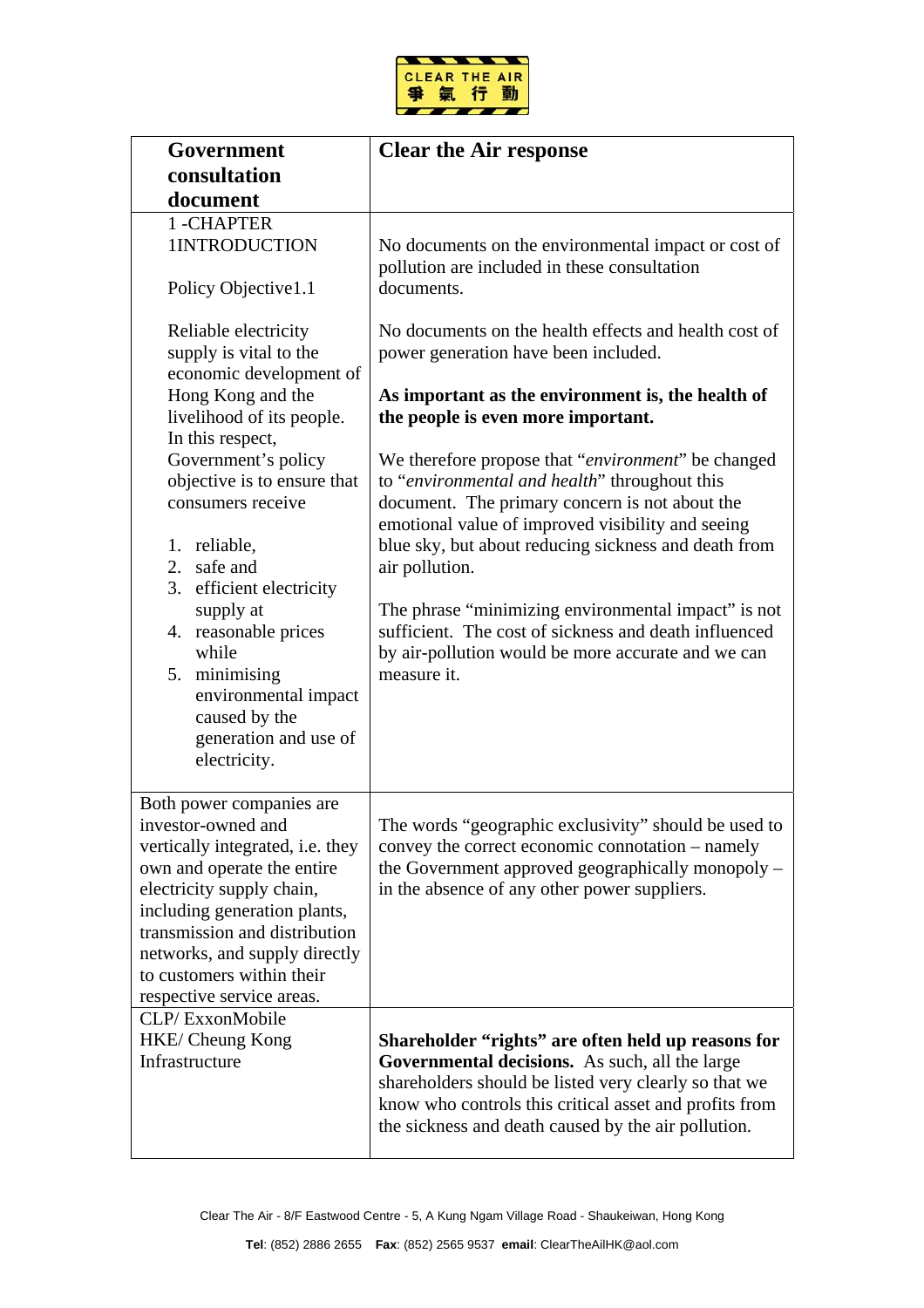

| The latest electricity demand<br>forecast indicates an annual<br>growth rate of 2-3% over the<br>next 10 years.                                                                                                                                                               | The source of this information is the power<br>companies themselves. It is dubious considering that<br>such tools such as the Business Environment<br>Council's BEAM project can actually reduce<br>consumption by existing individual non-residential<br>customers. The government must promote savings<br>and reduce consumption (fiscal incentives and<br>legislation is needed, not just "education" and "hope"<br>that people will reduce).                                                                           |
|-------------------------------------------------------------------------------------------------------------------------------------------------------------------------------------------------------------------------------------------------------------------------------|----------------------------------------------------------------------------------------------------------------------------------------------------------------------------------------------------------------------------------------------------------------------------------------------------------------------------------------------------------------------------------------------------------------------------------------------------------------------------------------------------------------------------|
| <b>Electricity Consumption (by</b><br>customer type) in 2003                                                                                                                                                                                                                  | Figure 2.3 does not show as a separate item the 10%<br>of the coal generated power CLP/ExxonMobil sells to<br>China – coal power that is not used in Hong Kong, yet<br>causes sickness and death in Hong Kong. This is a<br>serious oversight.                                                                                                                                                                                                                                                                             |
| Figure $2.2$ – Present<br>Generation Fuel Mix in Hong<br>Kong                                                                                                                                                                                                                 | Does not show the cleanest Fuel Mix currently<br>available given the existing power generation<br>equipment. Nor does it show the amount of pollution<br>that is created unnecessarily by NOT using the<br>cleanest fuel mix that is currently possible.                                                                                                                                                                                                                                                                   |
| The power companies have<br>made substantial, long-term<br>investments to provide<br>reliable and safe electricity<br>supply that supported Hong<br>Kong's economic<br>development over the years.                                                                            | This is a non neutral phrase. The neutral phrase would<br>be<br>"In order to secure a reliable and safe electricity<br>supply Government has required the power<br>companies to make appropriate investments to<br>support Hong Kong's economic development. In<br>return they have been given a non-benchmarked 13.5-<br>15% rate of return, they were not prevented from<br>creating vertical monopolies, and they have control<br>over the power grid which has, to date, prevented new<br>entrants to the marketplace. |
| Page 9. - for the Government<br>to monitor the power<br>companies' financial affairs<br>and technical performance.<br>Key features of the SCAs<br>which contribute to achieving<br>our policy objective of<br>providing reliable, safe and<br>efficient electricity supply at | The "environment and health of the people" has been<br>improperly left out of this statement.                                                                                                                                                                                                                                                                                                                                                                                                                              |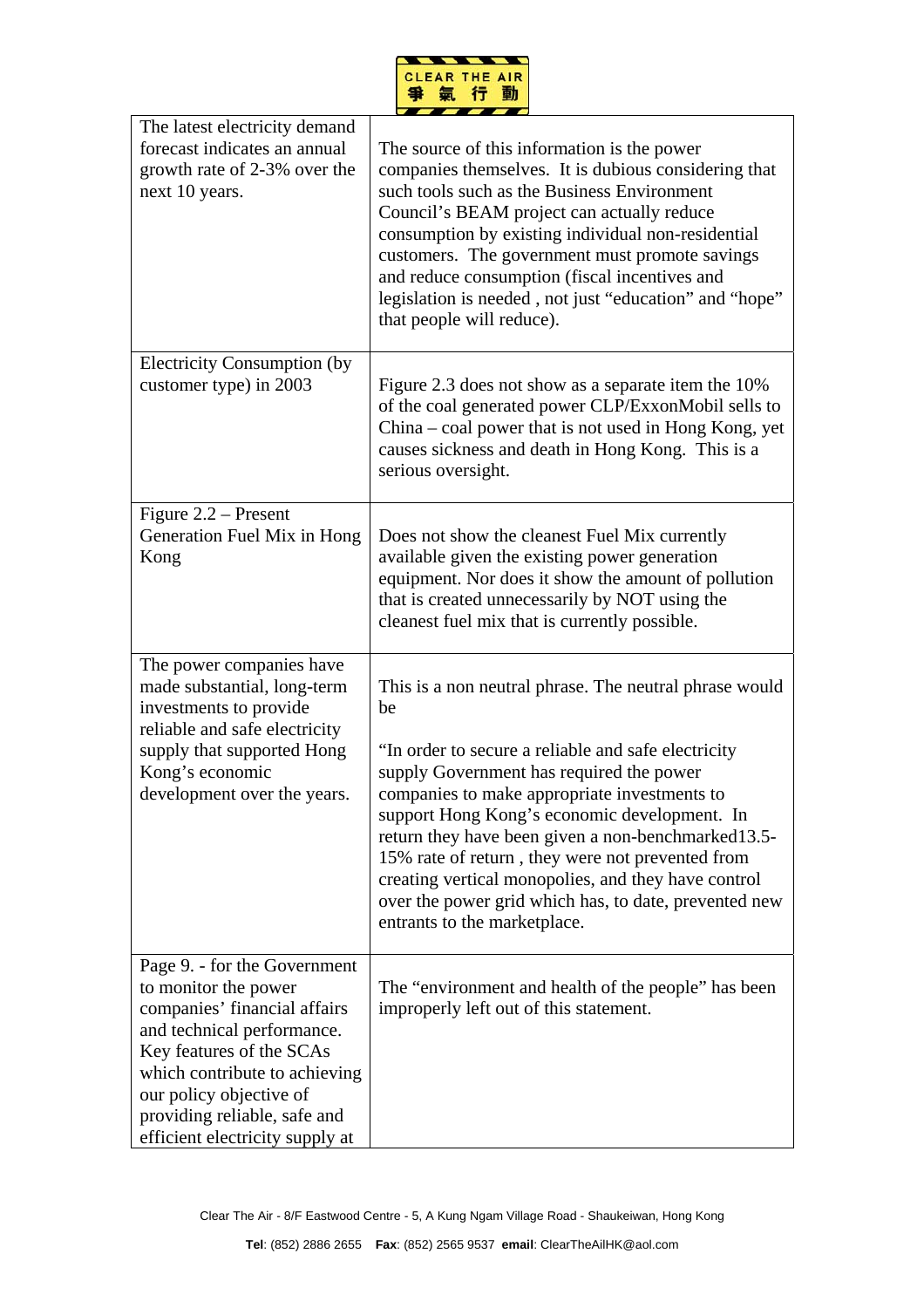

| reasonable prices include:                                                                                                                                                                                                                                                                                     |                                                                                                                                                                                                                                                                                                                                                                                                                                                                                                                                                                                                                                                                                                                                                                                                                                                                                                                      |
|----------------------------------------------------------------------------------------------------------------------------------------------------------------------------------------------------------------------------------------------------------------------------------------------------------------|----------------------------------------------------------------------------------------------------------------------------------------------------------------------------------------------------------------------------------------------------------------------------------------------------------------------------------------------------------------------------------------------------------------------------------------------------------------------------------------------------------------------------------------------------------------------------------------------------------------------------------------------------------------------------------------------------------------------------------------------------------------------------------------------------------------------------------------------------------------------------------------------------------------------|
| "The power companies have<br>made"                                                                                                                                                                                                                                                                             | Again a misleading statement. It should read "The<br>power companies have fulfilled their legal obligation<br>and have made" [i.e requirement to serve]                                                                                                                                                                                                                                                                                                                                                                                                                                                                                                                                                                                                                                                                                                                                                              |
| an obligation for the power<br>companies to supply<br>electricity at lowest possible<br>cost. In general, the<br>electricity bill accounts for<br>less than 2% of the general<br>household monthly<br>expenditure (see Figure 2.3)<br>for residential customers                                                | "Lowest possible cost" is not the same as<br>"reasonable" cost. Which is the driving premise?<br>There is no discussion of the value of these two<br>statements or of what objective measures can be used<br>to define these two terms<br>20% of the CLP/ExxonMobil coal pollution is caused<br>because CLP sells 10% of the power generated to the<br>Mainland.<br>Government appears to have used "lowest possible"<br>instead of "reasonable" cost in allowing this sale. The<br>cost of the pollution must be factored into the actual<br>cost to society not just the retail cost of electricity.<br>CLP has noted that 80% of the profit from this<br>pollution is used to lower Hong Kong power costs.<br>One of the reasons HKE has been able to charge more<br>than CLP is because CLP is using the pollution<br>created and some of the profits from power sold to<br>China to subsidize Hong Kong prices. |
| We enjoy a high level of<br>supply reliability that<br>currently exceeds 99.99%,<br>which is among the highest<br>in the world, when compared<br>to that ranges between<br>99.95% and 99.99%9in some<br>major cities such as San<br>Francisco, London, Sydney,<br>Seoul and Shanghai are the<br>chosen cities. | Tokyo, Singapore, New York figures should also be<br>included.<br>Number of hours of downtime is a better number<br>because it is more understandable to the average<br>person.<br>The difference listed is less than one minute per day<br>averaged over one year. To suggest that these other<br>cities suffer because of the difference is ridiculous.                                                                                                                                                                                                                                                                                                                                                                                                                                                                                                                                                            |
| It is, however, very difficult<br>to compare non-residential<br>tariffs in the different cities                                                                                                                                                                                                                | 75% of our energy use is non residential. Stating that<br>the comparison is difficult suggests that Government                                                                                                                                                                                                                                                                                                                                                                                                                                                                                                                                                                                                                                                                                                                                                                                                       |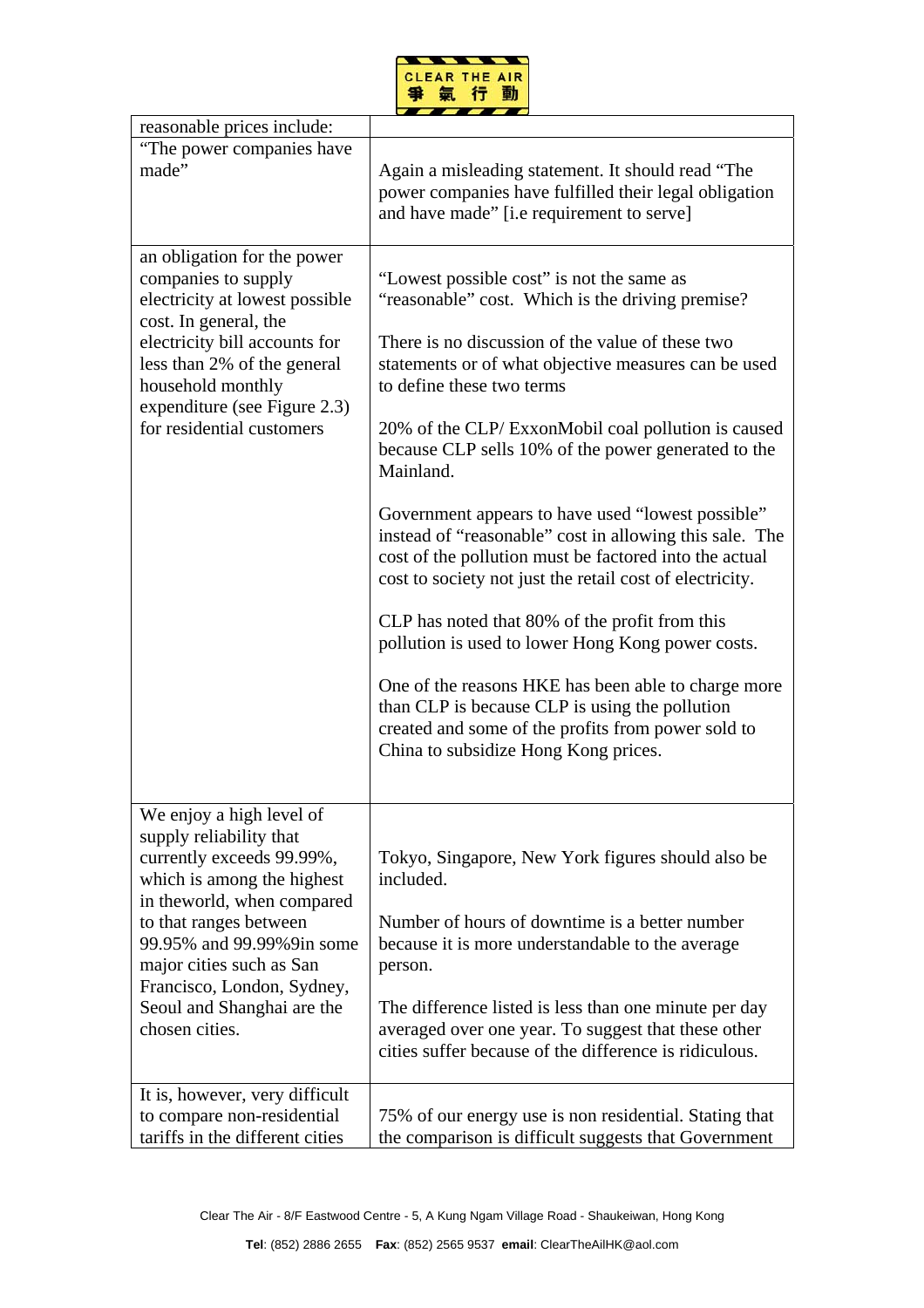

| because of the variety of<br>tariff schemes offered by<br>different power companies to<br>different non-residential<br>customer groups in the<br>commercial, industrial and<br>agricultural sectors, which in<br>turn are affected by the<br>policies and economic<br>considerations, etc., of the<br>countries or cities for each<br>economic sector.                                                                                                                                                                                              | has conducted a study that could be released to the<br>public but it will not do so.<br>Refusing to compare the tariffs and discuss that<br>possible inclusion of any effective policies – and rate<br>variations – suggests that Government is withholding<br>information from the public because the power<br>companies and non-residential users have already<br>agreed to policies that will continue to pollute our air<br>and make us sick rather that pay the real price for<br>corporate electricity use and abuse.<br>Who actually controls the energy agenda? The                                                                                                                                                                                                                                                                                                                                                                |
|-----------------------------------------------------------------------------------------------------------------------------------------------------------------------------------------------------------------------------------------------------------------------------------------------------------------------------------------------------------------------------------------------------------------------------------------------------------------------------------------------------------------------------------------------------|--------------------------------------------------------------------------------------------------------------------------------------------------------------------------------------------------------------------------------------------------------------------------------------------------------------------------------------------------------------------------------------------------------------------------------------------------------------------------------------------------------------------------------------------------------------------------------------------------------------------------------------------------------------------------------------------------------------------------------------------------------------------------------------------------------------------------------------------------------------------------------------------------------------------------------------------|
|                                                                                                                                                                                                                                                                                                                                                                                                                                                                                                                                                     | Government on behalf of the people or the power<br>companies? As Enron has proven, it is a serious<br>mistake to put energy decision in the hands of those<br>for whom profit independent of the well being of the<br>people, is the only consideration.                                                                                                                                                                                                                                                                                                                                                                                                                                                                                                                                                                                                                                                                                   |
| 2.6 The table below shows<br>Hong Kong's residential<br>electricity tariffs and those in<br>other major cities<br>12. Residential Tariff of<br>Major Cities (as at January<br>2005) CityTariff range<br>(HK\$/kWh)Tokyo<br>$(Tepco)1.41 - 1.73$ London<br>$(London Energy)1.17 -$<br>1.68San Francisco<br>$(PG&E)0.89 - 1.41$ Sydney<br>$(EnergyAustralia)0.75 -$<br>1.23Hong Kong (HEC)0.82 -<br>1.18Brisbane<br>$(Energy)$ 0.75 – 1.15Hong<br>Kong (CLP Power) $0.85 -$<br>0.99Singapore (Singapore<br>Power)0.8Taipei<br>$(Taipower)0.51 - 0.65$ | Aside from perception of these cities as being "world"<br>class" there is no explanation of the climatic<br>conditions, populations and public/private uses of<br>energy to justify using these cities.<br>Specifically, New York, which is similar to Hong<br>Kong is not listed.<br>e.g. San Francisco has less than 1 million<br>people and most residences have no air<br>conditioners as the weather in comfortable<br>year round. Commercial Buildings use air-<br>con sparingly. Furthermore, 100% of San<br>Francisco fuel comes from clean sources and<br>therefore the prices are considered high<br>compared to may other US cities. In<br>comparison - over half of Hong Kong power<br>comes from dirty coal yet the prices are<br>similar.<br>The US cities of New York or Chicago would be<br>better comparisons because of<br>heavy reliance on coal,<br>May-October temperature extremes<br>similar populations/densities. |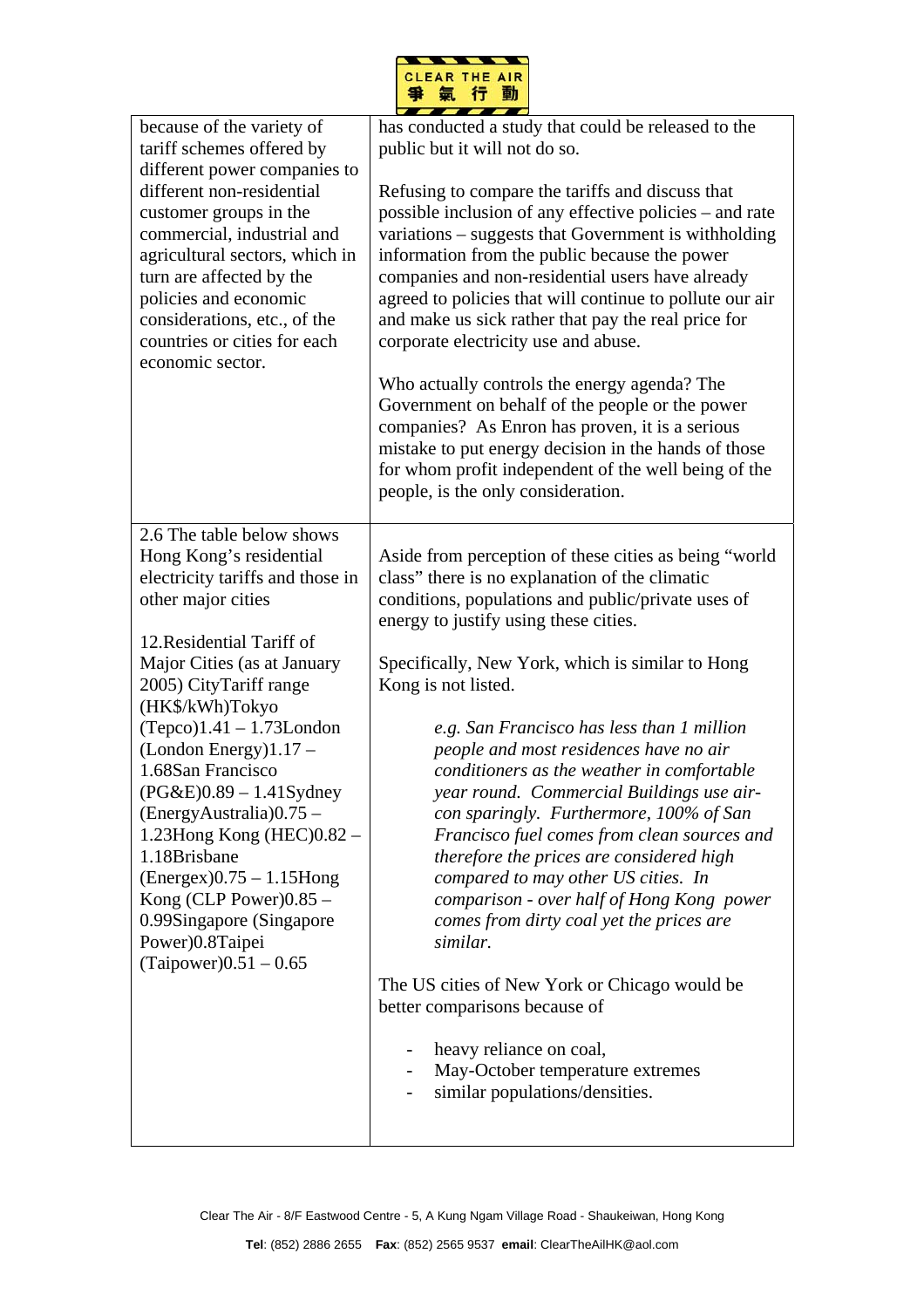

| e.g. Chicago's Energy Plan focuses on building<br>"virtual" power plants through smart energy<br>management, utilizing modern technologies,<br>employing economically meaningful efficiencies, and<br>building both a local supply and demand for<br>renewable power.                                                                                                                                                                                                                                                                                                                  |
|----------------------------------------------------------------------------------------------------------------------------------------------------------------------------------------------------------------------------------------------------------------------------------------------------------------------------------------------------------------------------------------------------------------------------------------------------------------------------------------------------------------------------------------------------------------------------------------|
| As Guangdong has proven, and has been true all over<br>the world, old coal plants will never be shut down,<br>and will be reopened if there is any profit at all in<br>doing so $-$ even if there is irresponsible energy use or<br>significant ill health and death.                                                                                                                                                                                                                                                                                                                  |
| It is a myth that old plants will be permanently<br>closed down. Therefore, all existing coal-fired<br>power plants should be required to meet the<br>same emissions standards as new coal-fired<br>plants.                                                                                                                                                                                                                                                                                                                                                                            |
| How much energy can be saved in Government<br>buildings? What does the Business Environment<br>Council evaluation program - BEAM - say about the<br>energy efficiency of our Government buildings.                                                                                                                                                                                                                                                                                                                                                                                     |
| Ideas from Chicago, USA:                                                                                                                                                                                                                                                                                                                                                                                                                                                                                                                                                               |
| <b>OPPORTUNITY #1:</b><br><b>Improving Installation and Maintenance Practices for</b><br><b>Residential Air Conditioners</b>                                                                                                                                                                                                                                                                                                                                                                                                                                                           |
| Residential air conditioners are frequently not properly installed<br>and maintained. This means inflated bills and excess energy use,<br>especially during summer peaks. Studies estimate that correcting<br>routine problems could reduce air conditioning peak demand by<br>14 percent in existing homes, and 25 percent in new<br>construction.                                                                                                                                                                                                                                    |
| Power companies can help support technician training programs<br>and help customers hire the right contractor. California utilities,<br>for example, created the Residential Energy-Efficiency<br>Contractor Program, which pays consumers US\$75 for checking<br>and correcting refrigerant and airflow, US\$75 for testing for duct<br>leaks, and US\$200 for sealing ducts if tests find significant leaks.<br>The program also includes a contractor training and monitoring<br>component. More than 1,000 homes have been through the<br>program and participation is increasing. |
| <b>OPPORTUNITY #2:</b><br><b>Commissioning of Existing Commercial Buildings</b>                                                                                                                                                                                                                                                                                                                                                                                                                                                                                                        |
| Commercial buildings account for a larger portion of peak<br>demand in most regions than any other sector. But very few of                                                                                                                                                                                                                                                                                                                                                                                                                                                             |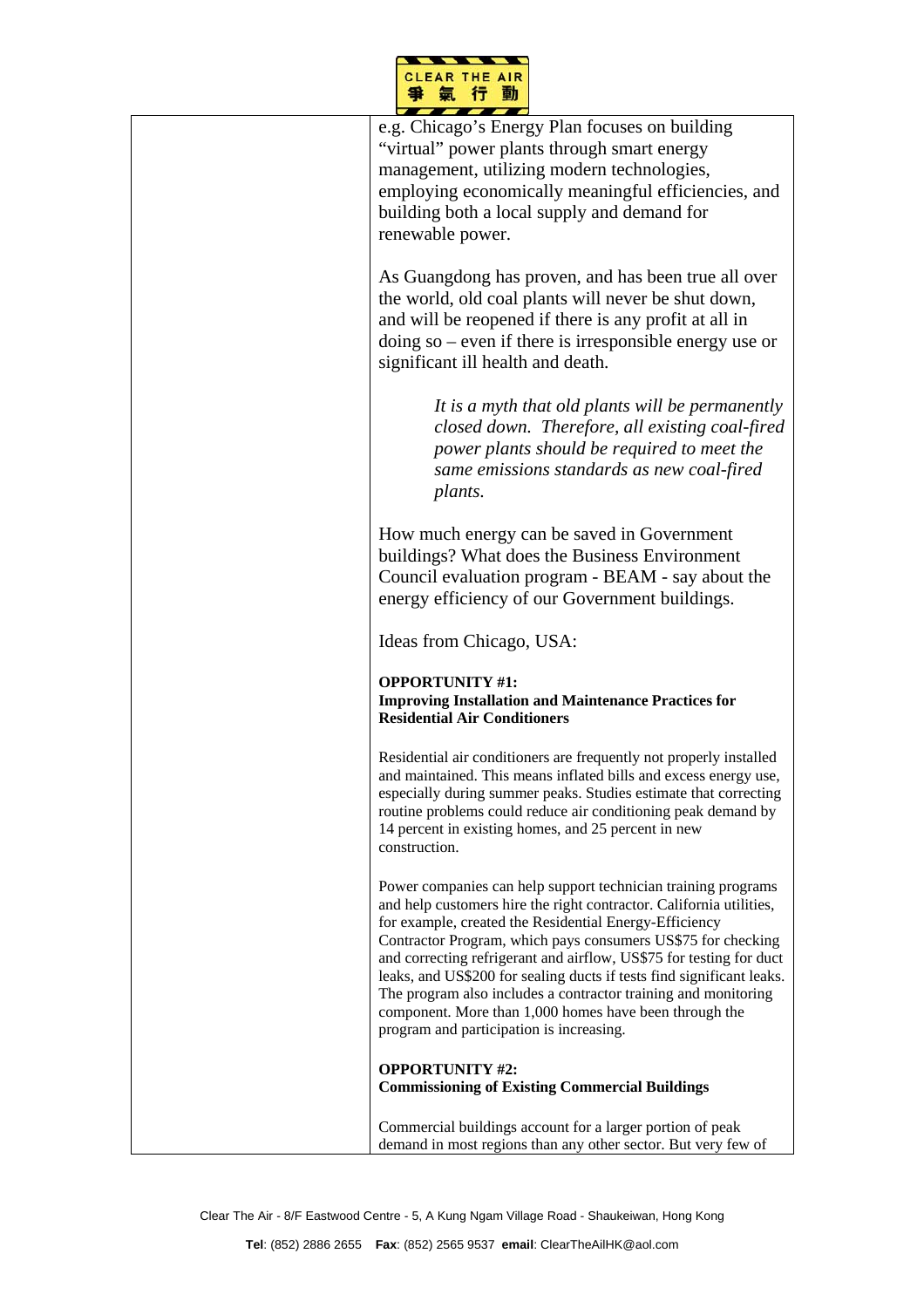|    | <b>CLEAR THE AIR</b> |  |
|----|----------------------|--|
| 95 | ÷                    |  |

|                                                                                                                                                         | the complex cooling, electrical and distribution systems in these<br>facilities are properly tuned. That's why so many workspaces are<br>either too hot or too cold. Often, systems were installed<br>improperly; other times, they have fallen out of synch as<br>building uses change.<br>Commissioning such buildings - optimizing their energy-using                                                                                                                                                                                                                                                                                                                                           |
|---------------------------------------------------------------------------------------------------------------------------------------------------------|----------------------------------------------------------------------------------------------------------------------------------------------------------------------------------------------------------------------------------------------------------------------------------------------------------------------------------------------------------------------------------------------------------------------------------------------------------------------------------------------------------------------------------------------------------------------------------------------------------------------------------------------------------------------------------------------------|
|                                                                                                                                                         | systems - can significantly cut energy use. A recent<br>Commonwealth Edison pilot project in Chicago commissioned<br>11 buildings, reducing peak demand by about 2 megawatts. Total<br>annual savings were more than 6 million kilowatt-hours and<br>nearly half a million dollars. Another study found average<br>energy savings of nearly 20 percent in 44 commissionings. Most<br>paid for themselves in less than a year.                                                                                                                                                                                                                                                                      |
|                                                                                                                                                         | One impediment is the limited number of qualified<br>commissioning engineers. And building owners are often<br>unaware of the services they can provide. Both problems<br>can readily be addressed. For example, Oregon's Portland<br>General Electric is paying half the cost of commissioning<br>services for local buildings, along with part of the costs to<br>implement the recommendations.                                                                                                                                                                                                                                                                                                 |
| • the permitted return, based<br>on fixed assets, is perceived<br>to have encouraged over-<br>investment;                                               | "perceived" is a non neutral term. The neutral phrase<br>would be "has resulted in a current overcapacity of<br>40%"                                                                                                                                                                                                                                                                                                                                                                                                                                                                                                                                                                               |
| The main drivers for market<br>reform in other economies<br>included privatisation of<br>government-owned assets<br>and improving supply<br>reliability | Public and Governmental unwillingness to build new<br>nuclear or fossil fuel plants has also been a policy<br>driver and must be researched and the results<br>presented to the public.                                                                                                                                                                                                                                                                                                                                                                                                                                                                                                            |
|                                                                                                                                                         | <b>Case study:</b><br><b>California 2001 Energy Crisis</b>                                                                                                                                                                                                                                                                                                                                                                                                                                                                                                                                                                                                                                         |
|                                                                                                                                                         | How did California reverse its supply crunch so quickly?<br>The answer, to a large degree, is conservation. In the<br>midst of the crisis, state legislators and Gov. Gray Davis<br>scrambled to assemble a far-reaching, \$730 million<br>statewide conservation campaign that included a blitz of<br>"kill-a-watt" TV and radio ads, tougher efficiency standards<br>for new homes and office buildings, and financial<br>incentives for curbing electricity use, such as utility bill<br>rebates. At the same time, the state expanded programs<br>shielding low-income residents from higher electric rates,<br>while utilities beefed up their own efforts to encourage<br>energy efficiency. |
|                                                                                                                                                         | Together, these actions spurred Californians to embrace<br>conservation in ways both large and small, from buying<br>more efficient refrigerators to turning off idle computers.                                                                                                                                                                                                                                                                                                                                                                                                                                                                                                                   |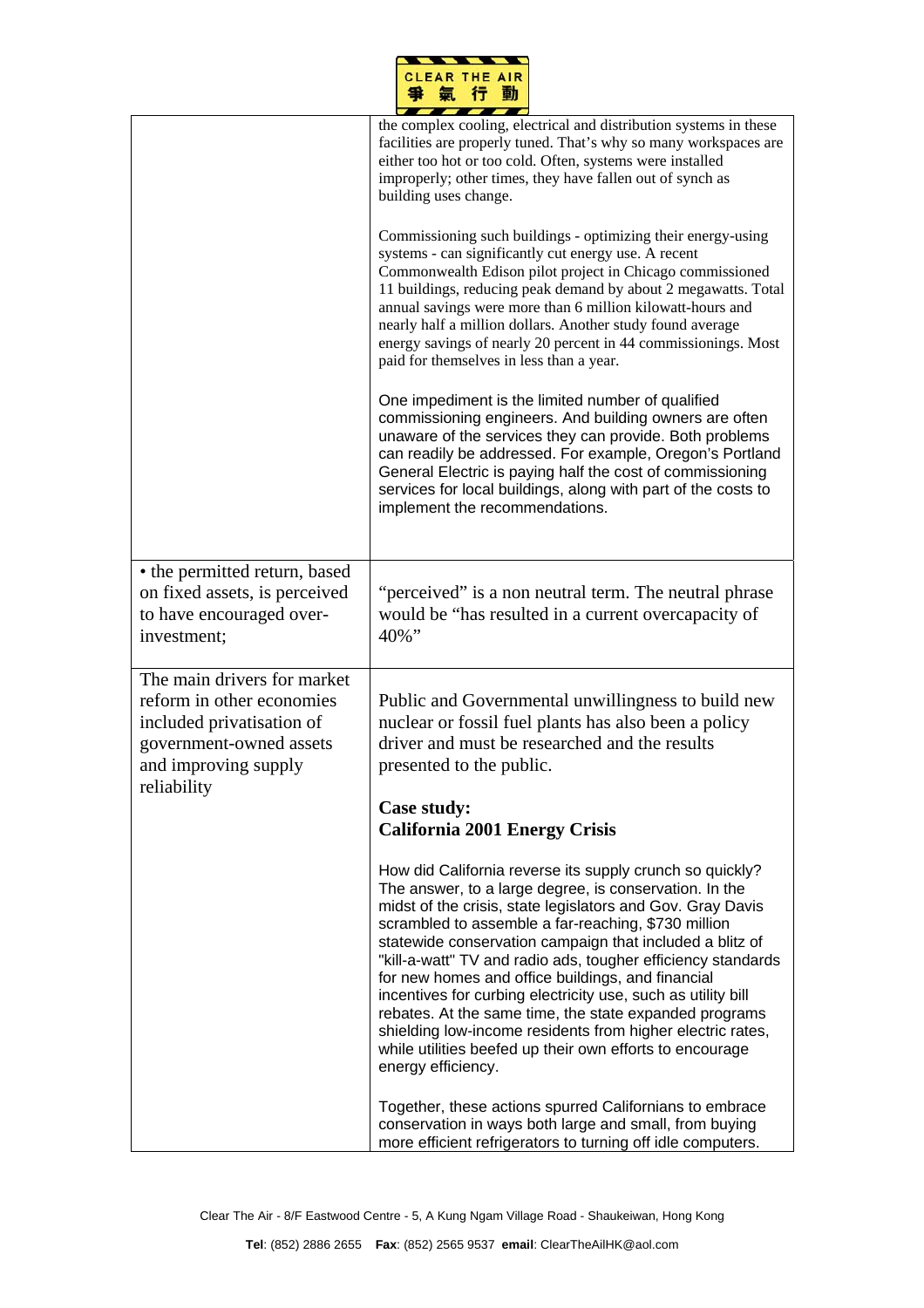

|                                                        | The result: an unprecedented drop in power demand.                                                                                                                                                                                                                                                                                                                                                                                                                                                                                                                                                                                              |
|--------------------------------------------------------|-------------------------------------------------------------------------------------------------------------------------------------------------------------------------------------------------------------------------------------------------------------------------------------------------------------------------------------------------------------------------------------------------------------------------------------------------------------------------------------------------------------------------------------------------------------------------------------------------------------------------------------------------|
|                                                        | Electricity use fell 6 percent in the first nine months of 2001<br>compared with the same period the year before. The<br>reduction in peak use was even more dramatic; in June<br>alone peak demand dropped 12 percent -- the equivalent<br>of 4,800 megawatts, or the output of 10 giant power plants.                                                                                                                                                                                                                                                                                                                                         |
|                                                        | Over the past two decades, for instance, California<br>diverted a small fraction of every electricity bill to utility-run<br>conservation programs, which, collectively, eliminated the<br>need for nine 500-megawatt power plants                                                                                                                                                                                                                                                                                                                                                                                                              |
|                                                        | From June through September, nearly one-third- of<br>households served by Pacific Gas & Electric slashed their<br>monthly electricity use 20 percent or more. Even more<br>impressive, this group's total electricity use over the<br>summer months plunged 40 percent, compared to a year<br>earlier.                                                                                                                                                                                                                                                                                                                                          |
|                                                        | At the urging of the governor's office, hundreds of<br>companies promised to trim power use by at least 20<br>percent, a goal many of them met by dimming unneeded<br>lights, controlling building temperatures and asking<br>employees to switch off equipment not in use. Unions<br>representing janitors in California pitched in, too, by<br>encouraging members to turn off lights once they were<br>finished cleaning a particular office or floor, and by<br>arranging to have buildings cleaned earlier in the day,<br>when fewer lights would be needed.                                                                               |
|                                                        | Changes to the state's building code, for example, will<br>boost the energy efficiency of all new residential and<br>commercial structures by 10 to 15 percent. Over a five-<br>year period, the tougher standards are expected to save<br>about 1,000 megawatts of electricity -- roughly the<br>equivalent of peak output from two large power plants.                                                                                                                                                                                                                                                                                        |
|                                                        | Obviously, conservation alone can't solve an energy crisis<br>-- or guarantee clean, reliable and affordable power in the<br>future. What's needed, too, are investments in energy-<br>efficient technologies and new ways of tapping wind, solar<br>power and other renewable resources. (Determined not to<br>be caught flat-footed, California is leading the way in this<br>as well, earmarking \$2 billion for such research over the<br>next decade.) Yet as the state's experience shows, energy<br>policies that ignore or fail to encourage conservation sell<br>both citizens and businesses short, which is hardly a bright<br>idea. |
|                                                        | Source: http://www.nrdc.org/air/energy/fcal2001.asp                                                                                                                                                                                                                                                                                                                                                                                                                                                                                                                                                                                             |
| To achieve the required<br>emission reduction targets, | ExxonMobil is the largest oil company in the world.                                                                                                                                                                                                                                                                                                                                                                                                                                                                                                                                                                                             |
| we will cap emissions from                             | They do not need any corporate welfare. Capping                                                                                                                                                                                                                                                                                                                                                                                                                                                                                                                                                                                                 |
| power generation in Hong                               | emissions is a tool for a rapidly growing market, not a                                                                                                                                                                                                                                                                                                                                                                                                                                                                                                                                                                                         |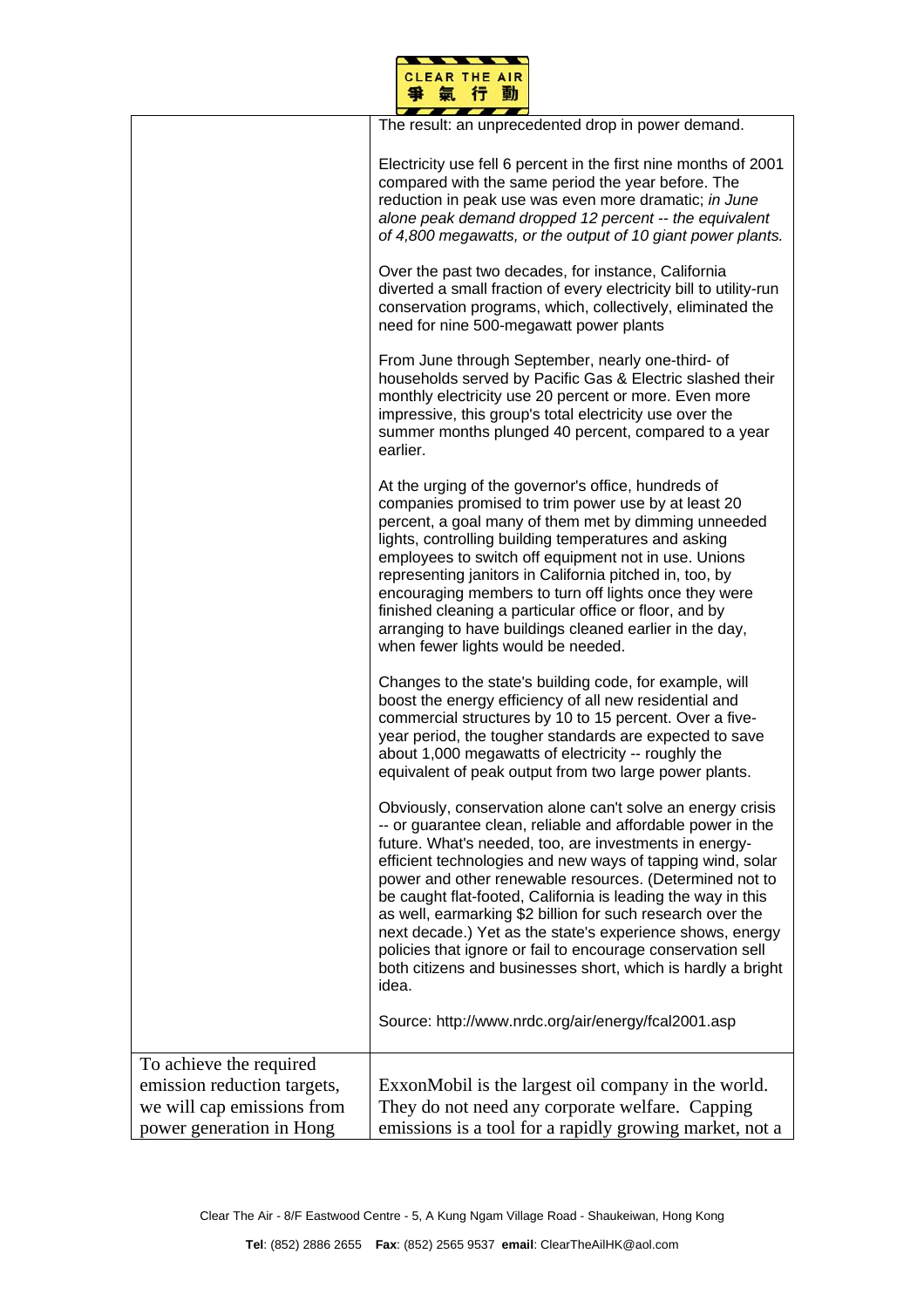

| Kong through specifying the<br>maximum allowable                                                                                                                                                         | mature market<br>The old coal plants must be decommissioned.                                                                                                                                                                                                                                                                                                                                                                                                                                                                                                  |
|----------------------------------------------------------------------------------------------------------------------------------------------------------------------------------------------------------|---------------------------------------------------------------------------------------------------------------------------------------------------------------------------------------------------------------------------------------------------------------------------------------------------------------------------------------------------------------------------------------------------------------------------------------------------------------------------------------------------------------------------------------------------------------|
| emission quantities in future<br>licences for power plants<br>under the Air Pollution<br>Control Ordinance.                                                                                              | A progressive reduction in allowed emissions and a<br>phased approach of not more than 5 years is the tool<br>used worldwide for a mature market.                                                                                                                                                                                                                                                                                                                                                                                                             |
| 3.7 While imposing emission<br>caps through licences will be<br>an effective means to<br>reducing emissions from<br>power generation, measures                                                           | "substantial costs" is a non neutral phrase. The<br>actual number must be used and compared to the<br>health costs currently paid for by the people of Hong<br>Kong in terms of ill health and premature death.                                                                                                                                                                                                                                                                                                                                               |
| taken to achieve the<br>"emission reduction can<br>lead to substantial costs."                                                                                                                           | It is not the responsibility of Government to "work"<br>with" the power companies to reduce pollution. This<br>is not the " <b>polluter pays principle</b> " Those who profit<br>from pollution are 100% responsible for eliminating<br>it. The Government's role is to set a target that is                                                                                                                                                                                                                                                                  |
| It is therefore necessary to<br>explore means to optimise<br>the costs involved, and we<br>propose to work closely with                                                                                  | technologically feasible and it is up to the power<br>producer to meet the goal.                                                                                                                                                                                                                                                                                                                                                                                                                                                                              |
| the power companies to<br>introduce measures and new<br>technologies that aim at<br>achieving emission reduction<br>target, as well as ensuring<br>sustainability, energy<br>conservation and efficiency | This statement clearly is intended to suggest that the<br>Government is going to give corporate welfare to<br>power companies to reward them for refusing to<br>install pollution reduction equipment using the<br>exorbitant profits they have earned over the last few<br>years.                                                                                                                                                                                                                                                                            |
|                                                                                                                                                                                                          | Rewarding polluters financially for polluting for any<br>reason is immoral. It is they who must carry the cost<br>and do so not by passing the cost to consumers, but by<br>earning smaller profits if they fail to do so.                                                                                                                                                                                                                                                                                                                                    |
|                                                                                                                                                                                                          | Practicable is not an acceptable term to use as every<br>pollution reduction mandated by Governments<br>worldwide have been preceded by power producers<br>claiming that is either "cannot be done" or is "not<br>practicable". These statements have all been false and<br>the Government must not let the children of Hong<br>Kong grow up with stunted lungs and bodies and<br>respiratory problems because they cannot go outside<br>to play because ExxonMobil and Cheung Kong<br>Infrastructure will not reduce pollution using existing<br>technology. |
|                                                                                                                                                                                                          | Hong Kong does not have to use the lax "best"<br>endeavor" standard that has been offered to<br>Guangdong. Also, the goals for Hong Kong are<br>pitiful. We must, and can, cut our pollution from                                                                                                                                                                                                                                                                                                                                                             |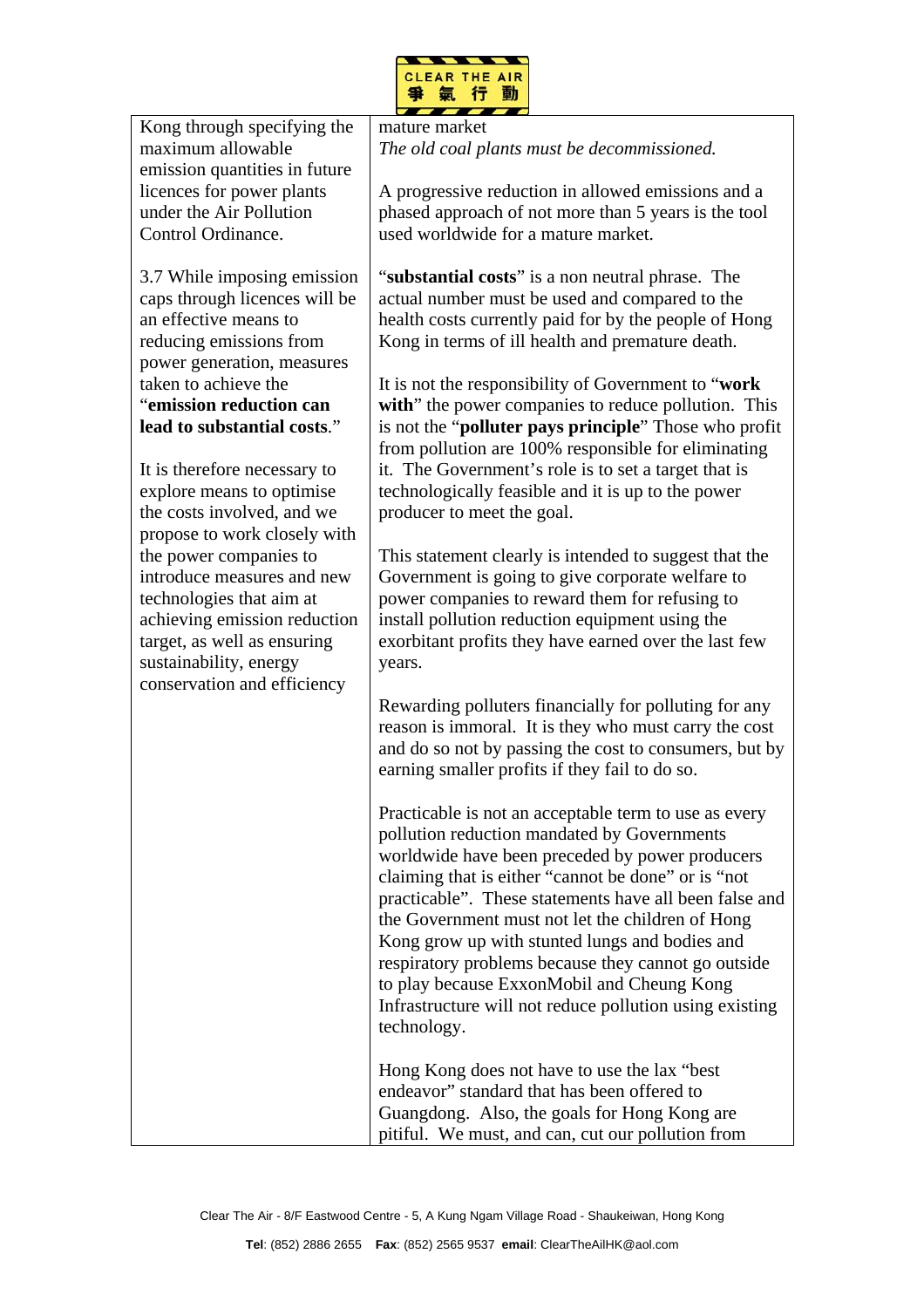

|                                                                                                                                                  | power generation by 80% - using improved<br>technology and demand-side energy management and<br>cleaner fuels.<br>The target must be set and adhered to or significant<br>loss of profits by the power industry must result.<br>The polluter is in the best position to know the<br>technology to clean up and do not need corporate<br>welfare to achieve their required goal. Loss of profit<br>is all the motivation they need. |
|--------------------------------------------------------------------------------------------------------------------------------------------------|------------------------------------------------------------------------------------------------------------------------------------------------------------------------------------------------------------------------------------------------------------------------------------------------------------------------------------------------------------------------------------------------------------------------------------|
| Adequate and a reasonable<br>level of investment in<br>relevant infrastructure is<br>crucial to maintaining this<br>level of supply reliability. | This statement is not neutral. It is complete<br>doubletalk and a misdirection tactic in order to direct<br>public and media attention away from the real<br>questions that must be asked and answered.<br>How to finance is not the issue. Whether to finance,                                                                                                                                                                    |
|                                                                                                                                                  | and how much capacity is needed - must answered<br>first.                                                                                                                                                                                                                                                                                                                                                                          |
|                                                                                                                                                  | The investment regime and investment vehicles are<br>irrelevant unless we know how much money we are<br>talking about – and if that investment cannot be<br>financed directly by the consumer by demand-<br>management driven energy costs.                                                                                                                                                                                        |
|                                                                                                                                                  | The word "reasonable" is not defined and is therefore<br>a license to gouge the consumer based on nothing at<br>all.                                                                                                                                                                                                                                                                                                               |
|                                                                                                                                                  | Supply reliability has not been proven to need<br>additional investment if there is sufficient "excess"<br>profit to meet investment goals.                                                                                                                                                                                                                                                                                        |
| <b>Regulating Tariff</b>                                                                                                                         |                                                                                                                                                                                                                                                                                                                                                                                                                                    |
| 3.23 Given the importance of<br>electricity supply to our<br>economic and social                                                                 | Again, there is no objective definition of "reasonable"<br>especially as it relates to air pollution and the<br>intangible benefit to society of energy conservation.                                                                                                                                                                                                                                                              |
| development, we intend to<br>continue with economic<br>regulation to ensure that<br>electricity tariffs are                                      | The consultation must stop using this word and it<br>invites an abuse of power by man, over the rule of<br>law.                                                                                                                                                                                                                                                                                                                    |
| reasonable and will take into<br>account the prevailing<br>economic conditions.                                                                  | Furthermore, there is no discussion in using the tariffs<br>to effects environmental goals. The people have said<br>time and time again that they are willing to pay more,                                                                                                                                                                                                                                                         |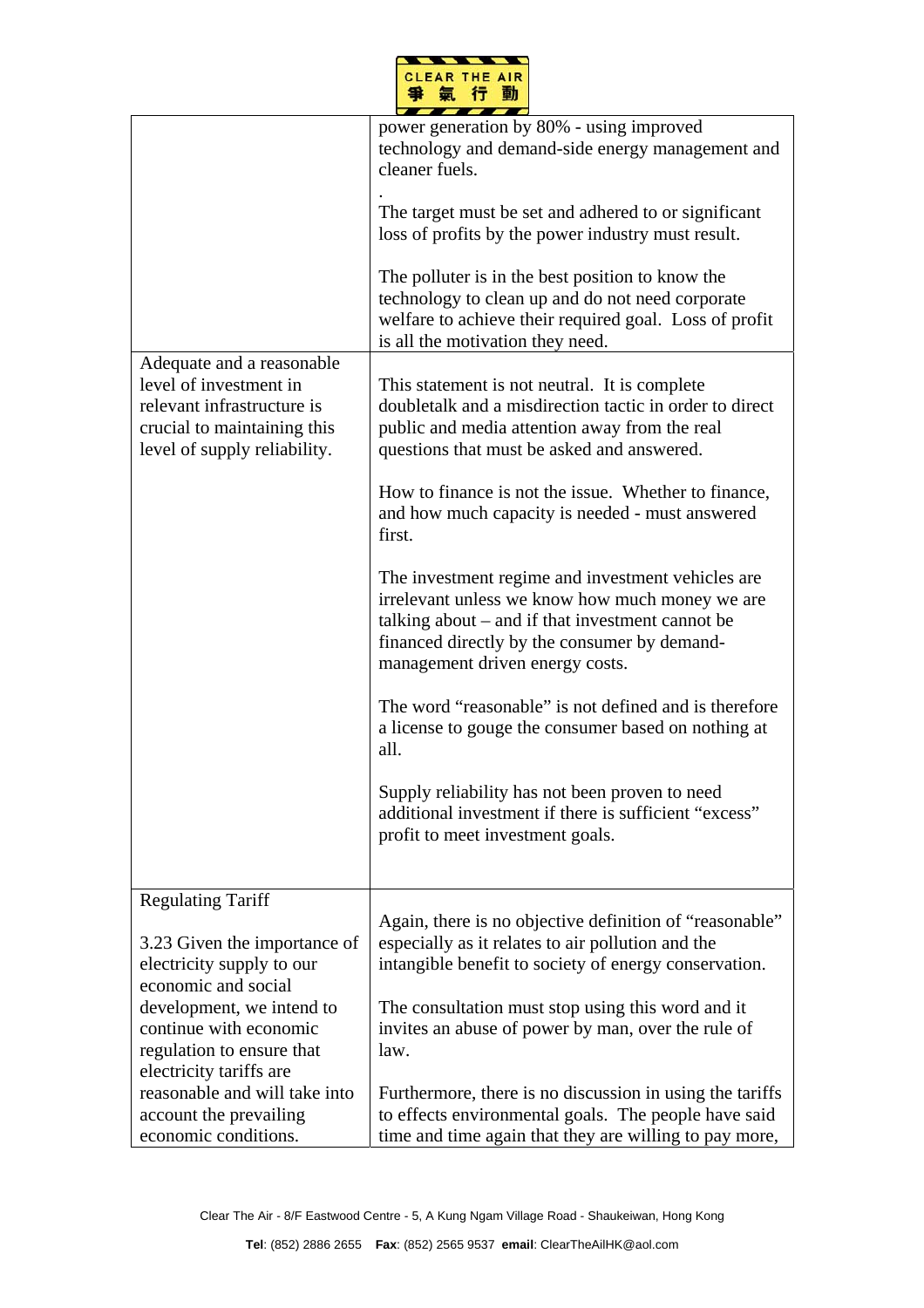

|                                                                 | if and only if it can be proven that the additional cost                        |
|-----------------------------------------------------------------|---------------------------------------------------------------------------------|
|                                                                 | are actually going to reduce pollution.                                         |
|                                                                 |                                                                                 |
|                                                                 | Proof that tariff rises actually result in cleaner air                          |
|                                                                 | must be shown objectively.                                                      |
| 3.29 (A) Increased                                              |                                                                                 |
| Interconnection                                                 | Non neutral phrases:                                                            |
|                                                                 |                                                                                 |
| 3.30 "to provide this "full                                     | "Full access" – who made these decisions and based                              |
| access" capability                                              | on what numbers?                                                                |
| would be very costly                                            |                                                                                 |
| and might not be                                                | "Much enhanced" is undefined. CLP is ready right                                |
| economically viable.                                            | now. Why the protectionism for HKE and Cheung                                   |
|                                                                 | Kong?.                                                                          |
| firstly, in order to allow all<br>customers in one service area |                                                                                 |
| to have full access to supply                                   | "Significant environmental and space requirements."<br>"Significant". How much? |
| sources in the other service                                    |                                                                                 |
| area, the interconnection as                                    | "More capacity" is false. Each already has 40%                                  |
| well as the networks of the                                     | overcapacity.                                                                   |
| two power systems would                                         |                                                                                 |
| have to be much enhanced.                                       | Many of these statements are actually false and                                 |
|                                                                 | deliberate misrepresentations.                                                  |
| There would also be                                             |                                                                                 |
|                                                                 |                                                                                 |
|                                                                 |                                                                                 |
| significant environmental                                       | <b>Transmission circuit. This issue shows how</b>                               |
| and space requirement issues                                    | critical it is to provide proper competition within                             |
| associated with the network                                     | Hong Kong by removing the power grid from the                                   |
| enhancement; and•                                               | vertical monopolies of Exxon Mobil and Cheung                                   |
| secondly, the two power                                         | Kong.                                                                           |
| companies would need to                                         | Why is the Government stating outright lies regarding                           |
| develop substantial                                             | the need for increased capacity? This is indefensible.                          |
| additional generation                                           |                                                                                 |
| capacity to cater for                                           | "Consumer cost" CLP is salivating to get the Hong"                              |
| supplying customers in                                          | Kong Island market. We support this because                                     |
| both service areas.                                             | currently – based on the amount of pollution per unit                           |
|                                                                 | of energy provided - CLP provides cleaner power                                 |
| It means that the relevant                                      | than HKE.                                                                       |
| transmission circuit should                                     |                                                                                 |
| have large enough capacity                                      |                                                                                 |
| to handle the highest possible                                  | <b>Emergency conditions:</b>                                                    |
| level of electricity supply                                     |                                                                                 |
| required to meet the demand                                     | In case of a disaster, natural or otherwise, it is critical                     |
| of all customers.                                               | that Hong Kong be able to recover right away in case                            |
|                                                                 | of one of the power suppliers becoming inoperable. It                           |
| In short, a large amount of                                     | is critical to the security of Hong Kong that there be                          |
| upfront cost would have to be<br>borne by all consumers while   | full interconnectedness between the power grids and<br>the mainland grid.       |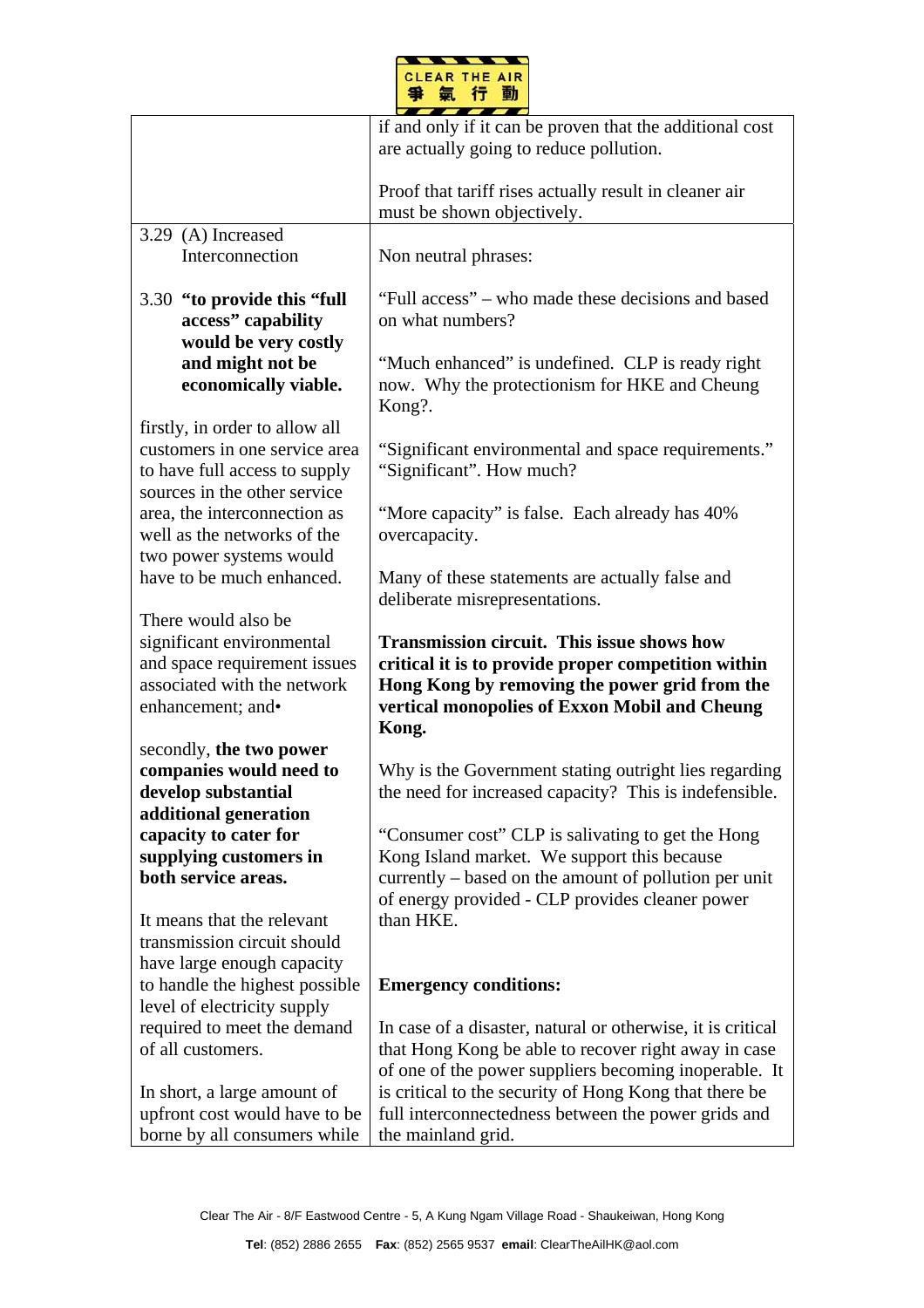

| the perceived benefits would<br>be uncertain and long<br>incoming. Moreover, there<br>would be transmission<br>charges levied by the local'<br>power company for<br>transferring electricity supply<br>obtained from thepower<br>company in another service<br>area.<br>3.34 Customer choice is a<br>means rather than an end in | Choice is the Government position on public                                                                                                                                                                                                                                                                                                              |
|----------------------------------------------------------------------------------------------------------------------------------------------------------------------------------------------------------------------------------------------------------------------------------------------------------------------------------|----------------------------------------------------------------------------------------------------------------------------------------------------------------------------------------------------------------------------------------------------------------------------------------------------------------------------------------------------------|
| itself                                                                                                                                                                                                                                                                                                                           | transportation. Either it is valid for both the public<br>transportation and power sector, or neither.<br>Government cannot apply the principles arbitrarily                                                                                                                                                                                             |
| objective of providing a<br>reliable electricity supply at<br>reasonable prices                                                                                                                                                                                                                                                  | Again, environmental and health costs have been<br>removed from the argument                                                                                                                                                                                                                                                                             |
| Lessons from other<br>economies have indicated<br>that introducing more players<br>into the electricity market to<br>provide customer choice is<br>not without risks, and lower<br>supply reliability and price<br>fluctuations could be the<br>outcome                                                                          | CLP can currently handle 100% of all the Hong Kong<br>SAR's current power needs - risk free.<br>Why is Government giving obviously false<br>arguments? What "risks"? Are we already being<br>threatened by Cheung Kong and ExxonMobile –<br>putting the security of Hong Kong in the hands of<br>multi-nationals instead of the Hong Kong<br>Government? |
| • Would need significant up<br>front costs that will have to<br>be borne by the consumers<br>through the tariff, while the<br>associated benefits would<br>likely take some years to<br>realise.                                                                                                                                 | Both statements are false                                                                                                                                                                                                                                                                                                                                |
| • Would not in itself provide<br>customer choice and would<br>not displace the need for new<br>generation capacity to meet<br>growth in demand                                                                                                                                                                                   |                                                                                                                                                                                                                                                                                                                                                          |
| 3.37 Whether or not                                                                                                                                                                                                                                                                                                              |                                                                                                                                                                                                                                                                                                                                                          |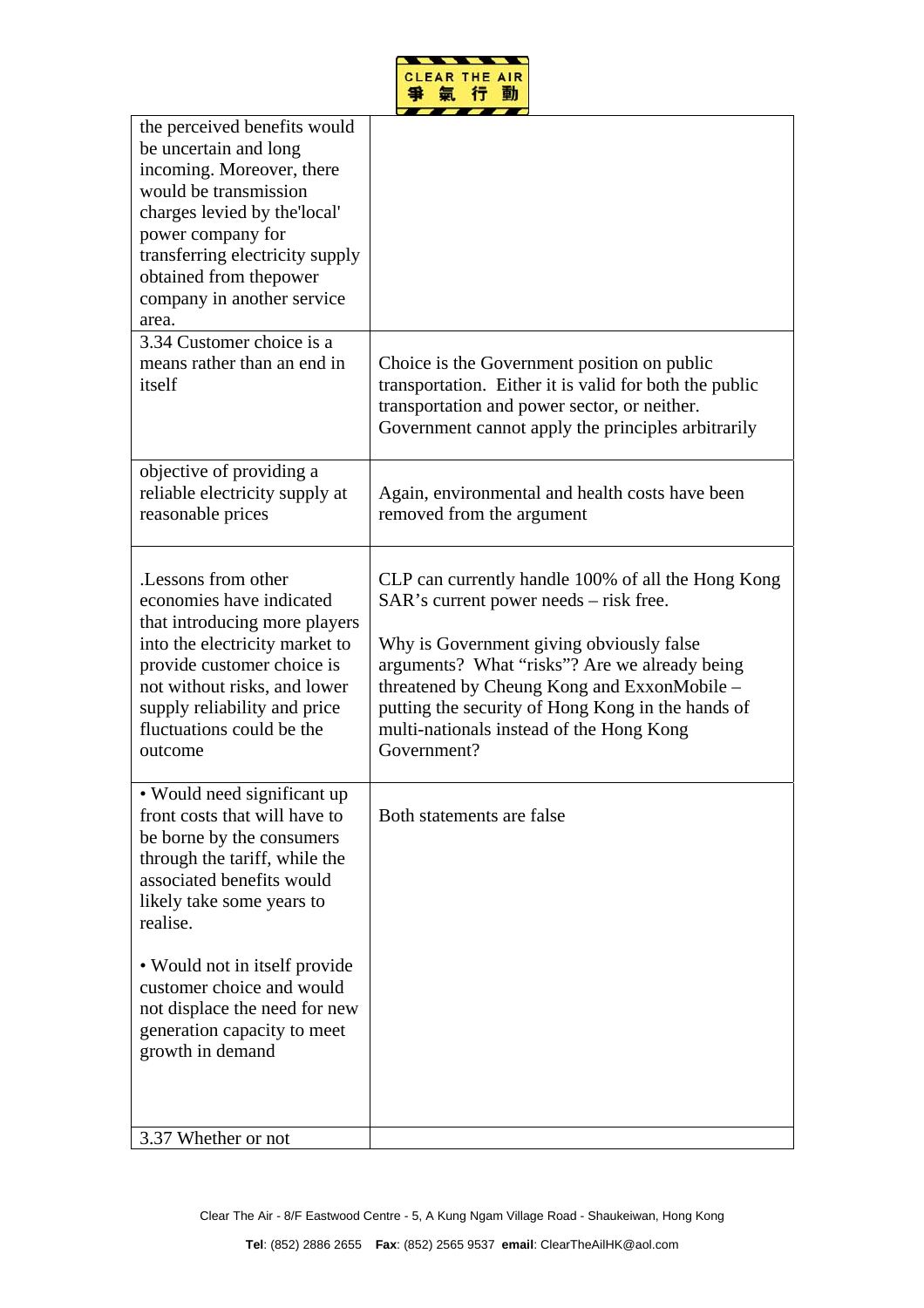|  | <b>CLEAR THE AIR</b> |  |
|--|----------------------|--|
|  |                      |  |

| increased interconnection<br>should be pursued would to a<br>great extent depend on the<br>net economic benefit it could<br>provide. | Again, there is no discussion of net environmental<br>benefit or the fundamental opening of the market<br>which we in Hong Kong, as capitalists, claim to be<br>the best economic model both for cost and efficiency.                                                                                                                                                                                                      |
|--------------------------------------------------------------------------------------------------------------------------------------|----------------------------------------------------------------------------------------------------------------------------------------------------------------------------------------------------------------------------------------------------------------------------------------------------------------------------------------------------------------------------------------------------------------------------|
|                                                                                                                                      | Hong Kong Electric / Cheung Kong Infrasturcture is<br>the most irresponsible power company in Hong Kong<br>and should not be rewarded for their behavior.                                                                                                                                                                                                                                                                  |
|                                                                                                                                      | HKE burns 100% coal. (CLP is a little over 50%<br>coal) In 2001 HKE built a filthy coal plant in Zhuhai<br>after the Hong Kong EPD forbade them doing so in<br>Hong Kong. Yet the pollution enters Hong Kong<br>airspace.                                                                                                                                                                                                  |
|                                                                                                                                      | We have also been forced to pay for the "gold plated"<br>HKE headquarters on Hong Kong Island on which<br>they have received 13.5-15% profit by claiming it is<br>"infrastructure".                                                                                                                                                                                                                                        |
|                                                                                                                                      | Wresting control of the Hong Kong island power grid<br>from this irresponsible power provider and forcing<br>them to compete with ExxonMobil is in the best<br>interest of Hong Kong people both financially and in<br>cleaner air.                                                                                                                                                                                        |
|                                                                                                                                      | If all the gas fired turbines at ExxonMobil were<br>placed in operation, and we shut down the dirtiest of<br>the HKE coal turbines - the public would benefit<br>from less ill health.                                                                                                                                                                                                                                     |
| 3.42. Would involve complex<br>technical, cost, legal, liability<br>and interface issues.                                            | These statements suggest the Government is<br>incompetent to deal with these issues. This is not<br>reassuring. If we do not have this expertise, it is<br>crucial for our government to develop it.                                                                                                                                                                                                                       |
| Full interconnection with<br>Guangdong                                                                                               | The key to the interconnection with Guangdong is not<br>because we need more power – we have a 40%<br>overcapacity and plan to introduce demand-side<br>management to keep the power usage either steady or<br>decreasing - but to encourage the renewable energy<br>suppliers in China by giving them access to a large<br>market that will pay a premium price for the energy<br>and also for the security of Hong Kong. |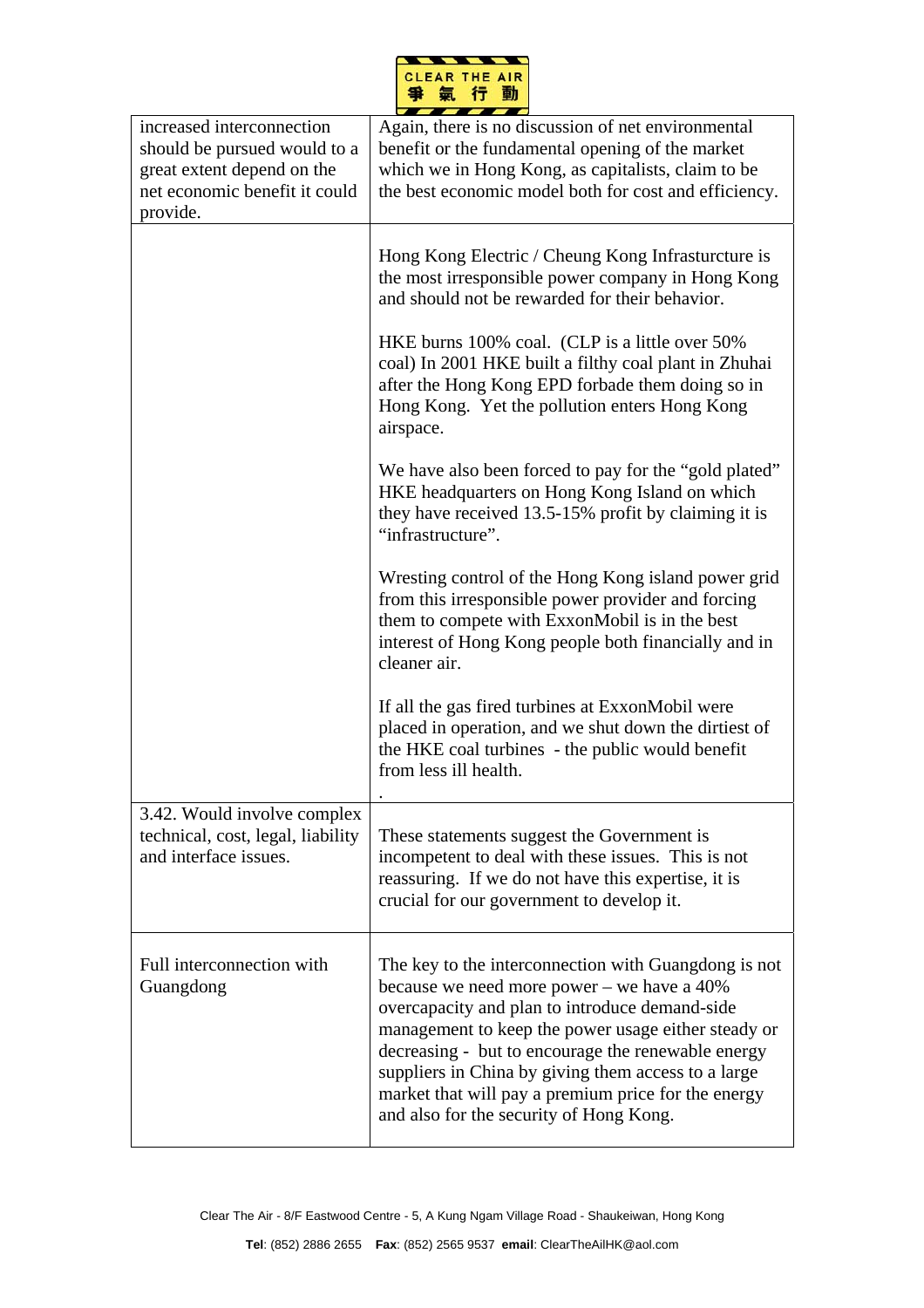|   | <b>CLEAR THE AIR</b> |    |
|---|----------------------|----|
| ≕ | $\bullet$            | ъñ |
|   |                      |    |
|   |                      |    |

|                                                                                                               | As an example, you can look at the city of Palo Alto,<br>California where Stanford University is located,<br>which has as a public policy to buy a certain amount<br>of energy from renewable power producers<br>guaranteeing a steady income for such providers.<br>That same market power can be created by just a<br>single housing complex in Hong Kong if they were to<br>decide to "invest" in renewables and their children's<br>health instead of relying on coal.<br>In tandem, our power suppliers should get far less<br>profit from selling coal generated power in order to<br>encourage them to use the more profitable cleaner<br>fuels. |
|---------------------------------------------------------------------------------------------------------------|---------------------------------------------------------------------------------------------------------------------------------------------------------------------------------------------------------------------------------------------------------------------------------------------------------------------------------------------------------------------------------------------------------------------------------------------------------------------------------------------------------------------------------------------------------------------------------------------------------------------------------------------------------|
|                                                                                                               | With all the nuclear plants being build across the<br>border, there is likely to be an energy glut in about 4<br>years. If we do not start connecting Hong Kong<br>Island to CLP and their link to Guangdung now, then<br>1/3 of all Hong Kong consumers will be shut out of<br>this potentially very cheap - low emission - energy<br>market.                                                                                                                                                                                                                                                                                                          |
| the Government's established<br>policy of no government<br>subsidy or cross-                                  | We approve of this policy.                                                                                                                                                                                                                                                                                                                                                                                                                                                                                                                                                                                                                              |
| subsidisation of business<br>endeavours.                                                                      | However, we would like to highlight that there is a<br>public utility that is directly subsidized by the<br>Government – bus companies.                                                                                                                                                                                                                                                                                                                                                                                                                                                                                                                 |
|                                                                                                               | They do not have to pay for the roads, the upkeep for<br>the roads - and they do not pay fuel duty. The cost of<br>their dirty diesel pollution is borne by the ill health of<br>the people. This is a direct government subsidy which<br>rewards polluters. Until this subsidy is removed and<br>all vehicles are required to pay for the road they use<br>and the amount of pollution they generate, the<br>Government would be well advised to stop claiming<br>that it follows this principle of no corporate welfare.                                                                                                                              |
|                                                                                                               | Controlling the tariff collected by the power company<br>by requiring them to allow access to the grid by small<br>providers is a far cry from "government subsidy" of<br>the renewable energy market.                                                                                                                                                                                                                                                                                                                                                                                                                                                  |
| • Would take longer time to<br>implement and could be<br>perceived as Government's<br>intrusion into property | CLP has intimidated at least one small player from the<br>market already in terms of using recycled fuel to<br>create electricity. CLP and HKE will not make a                                                                                                                                                                                                                                                                                                                                                                                                                                                                                          |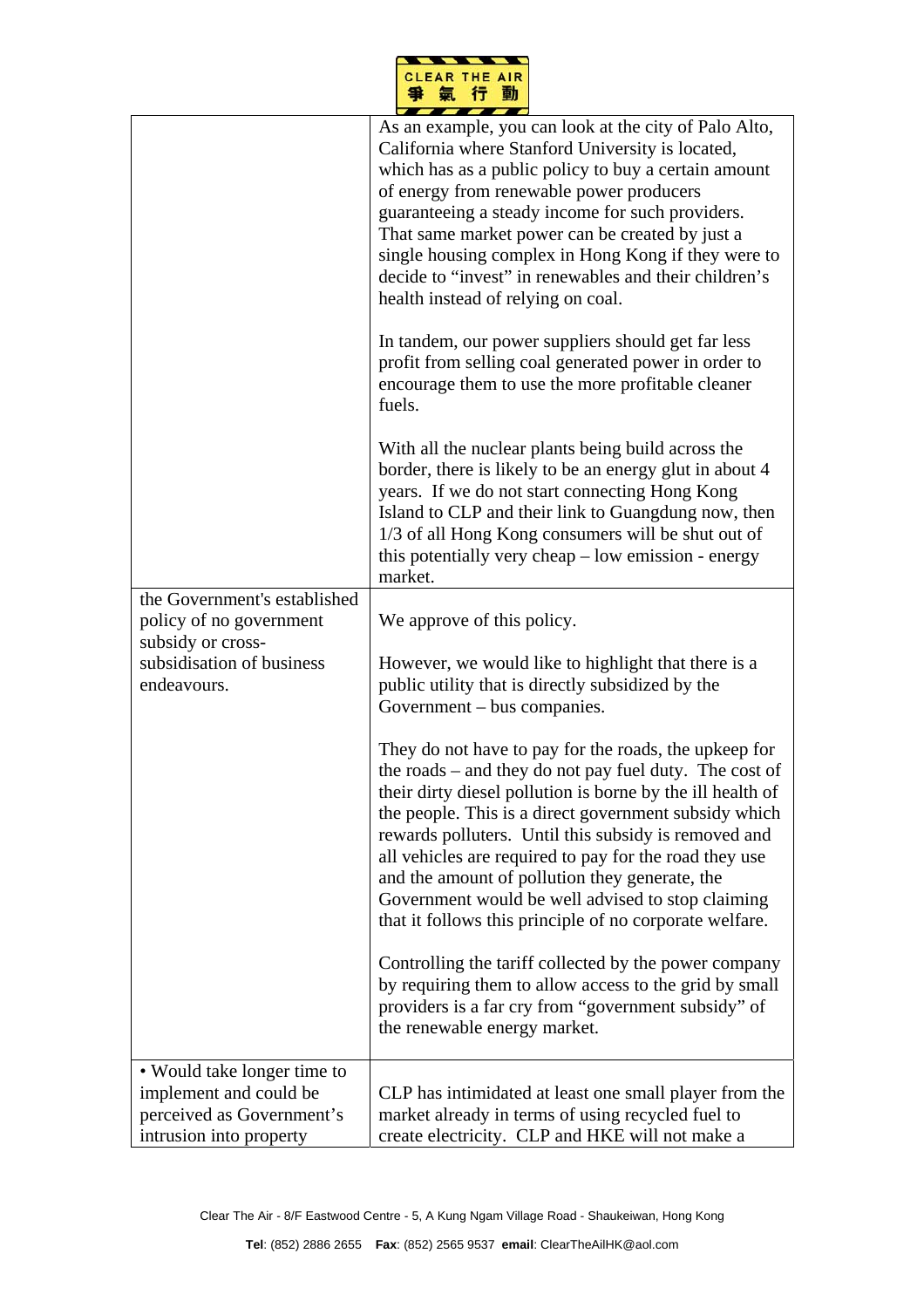

| ownership and private                            | business decision that reduces their profits. This is                                                  |
|--------------------------------------------------|--------------------------------------------------------------------------------------------------------|
| business operation.                              | why voluntary access should not be entertained                                                         |
|                                                  | because it assumes that a company would go against                                                     |
| • Would involve increased                        | sound business practice of maximizing profits.                                                         |
| Government's commitment                          |                                                                                                        |
| and resources to develop and                     | "perceived" is a non neutral term. Public utilities                                                    |
| implement regulatory                             | have a unique position as the welfare of the entire                                                    |
| framework, establish and                         | society is at stake. Thus their position as a private                                                  |
| maintain technical standards                     | company is not the same as, say, a wristwatch retailer.                                                |
| and codes, and monitor and                       |                                                                                                        |
| ensure compliance.                               | Once the grid is connected, the main power<br>companies, as is fitting based on their high profits and |
| • While enabling customers                       | current excess capacity, should still be held to their                                                 |
| to access alternative supply                     | obligation to supply. But that obligation can change                                                   |
| sources, existing power                          | to be a percentage of the market rather than a                                                         |
| companies might no longer                        | geographical area                                                                                      |
| be held responsible for                          |                                                                                                        |
| meeting demands of all<br>customers within their |                                                                                                        |
| service areas.                                   |                                                                                                        |
| 3.64 perception                                  |                                                                                                        |
|                                                  | Perception again. Are the energy and clean air needs                                                   |
|                                                  | of the people to be held hostage by US based                                                           |
|                                                  | multinational utilities which are required to work                                                     |
|                                                  | under similar regulatory environments all over the                                                     |
|                                                  | world?                                                                                                 |
|                                                  |                                                                                                        |
|                                                  | Why is the Government threatening us, the people                                                       |
|                                                  | with such intimidation tactics?                                                                        |
|                                                  |                                                                                                        |
| shorter agreement periods,                       |                                                                                                        |
| say of 5 or 10 years duration,                   | Once again the Government it trying to intimidate us                                                   |
| to provide flexibility for                       | into believing that a politically secure, guaranteed low                                               |
| amendments as                                    | operating cost highly invested energy network with                                                     |
| circumstances may so                             | 40% overcapacity will prevent the required                                                             |
| require. However, the                            | investment.                                                                                            |
| uncertainties thus posed                         |                                                                                                        |
| would deter continued or                         | No description of the investment is provided,                                                          |
| longer term investments by                       | however.                                                                                               |
| the power companies.                             |                                                                                                        |
| 4.1                                              | Again the environment is eliminated from the                                                           |
|                                                  | language of the "priorities" set forth in the beginning                                                |
|                                                  | of this document                                                                                       |
| 4.6 Option 2 - Regulatory                        |                                                                                                        |
| Framework Supported by                           | Not one of these statements labeled "con" is a                                                         |
| Legislation                                      | negative.                                                                                              |
|                                                  |                                                                                                        |